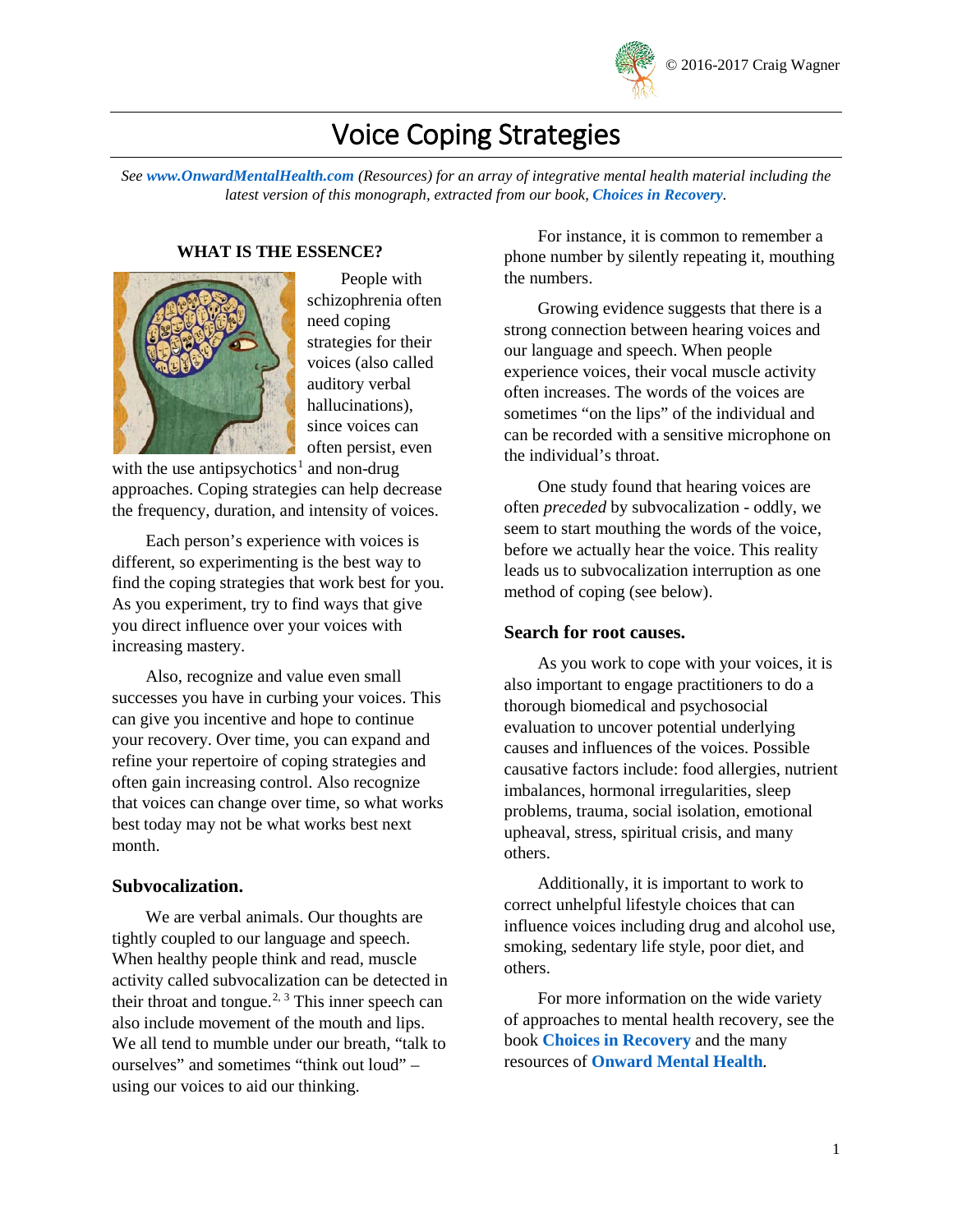

## **COPING STRATEGIES**

One helpful way to understand voice coping strategies is to consider them in three major categories based on the primary coping activity (see graphic).

- Interrupt.
- Relax.
- Engage.



## **Interrupt.**

Interruption strategies do not work directly with the voices, but take a more indirect approach to attempt to thwart, overpower, or misdirect them. Many of these strategies modulate sensory input, particularly sound. These distracting techniques seem to be preferred for individuals who experience negative and aggressive voices.

**Introduce competing sound.** Increasing or decreasing ambient sensory stimulation, particularly sound, has proven to be helpful.

Anecdotal cases have found that some people using sound-generator treatments (designed for tinnitus) for one month find

complete remission of audio/visual hallucinations.<sup>[4](#page-8-3)</sup> Others found that listening to a stereo<sup>[5](#page-8-4)</sup> or radio with headphones<sup>[6](#page-8-5)</sup> can decrease or eliminate the severity of voices.

One study found that humming a single note can reduce auditory hallucinations by 59% [7](#page-8-6) Singing, speaking aloud, or reading aloud – anything that uses the vocal cords – may also be helpful. These approaches appear to provide sound interference or distractions that disrupt the voice.

The content or meaning of the sound, such as interesting music, nature sounds, and interesting excerpts of speech, has been found to be important for some in helping to reduce the frequency of auditory hallucinations. [8](#page-8-7)

**Reducing sound**. Interestingly, preventing sounds from entering the ear can be successful. One study found that patients who wore an earmuff on their left side showed a 50% reduction in voices. [9](#page-8-8) One possible explanation for this is that hearing voices appears to be related to stress, and the ear muff may reduce anxiety by reducing distracting auditory input. An ear plug, especially high-quality ones used by musicians, will reduce even more sound and be less noticeable.

**Reducing visual stimulation**. Closing the eyes to reduce visual stimulation may also be effective.

**Concentration.** Concentrating on something other than the voices will often encourage them to subside. This is a method of distraction – placing your focus on something other than your voices so that the voices are less a part of your consciousness.

You can choose whatever object of focus you find convenient or interesting. It can be as simple as counting to yourself. Often, an important factor is the degree of the person's interest or enjoyment in the activity. Puzzles or games can be effective, particularly word games. Reading and watching a video are more sedentary ways to concentrate.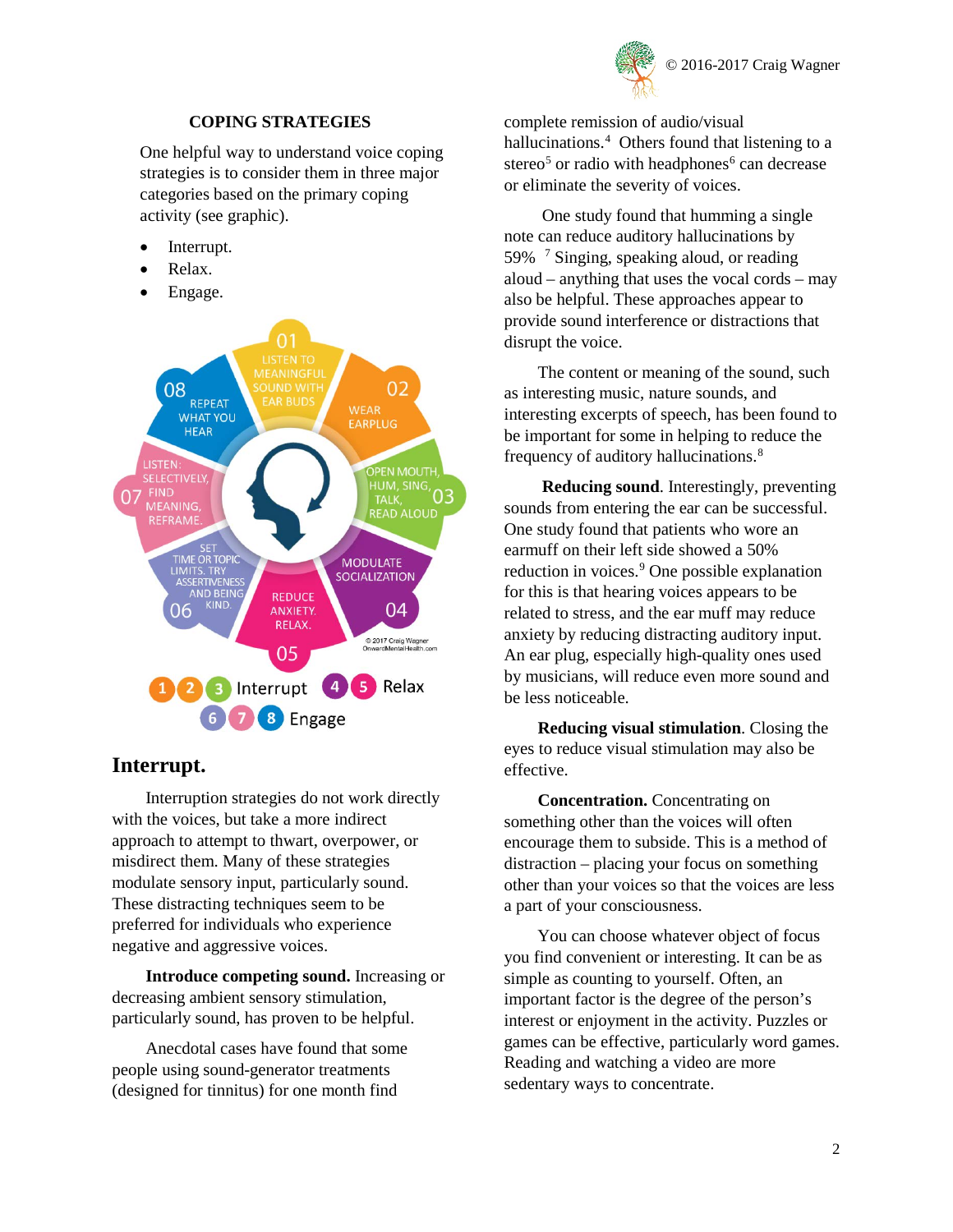

You can also choose to focus your attention on your bodily movements by doing physical activities like walking, running, gardening, cleaning the house, engaging in sports, or anything else that you may choose. Especially things that are repetitive (like walking) can be very mentally engaging if we focus closely on the process – a notion used in "walking meditation".

Your concentration can also be religious or spiritual in nature: meditation, prayer, mantra repetition, mindfulness techniques, and the use of affirmations have been found to be helpful.

**Subvocalization interruption.** If subvocalization movements can be interrupted, hallucinations often decrease markedly. In one study, fourteen of eighteen patients with schizophrenia were able to eliminate their auditory hallucinations by interrupting their subvocalization.<sup>[10](#page-8-9)</sup>

<span id="page-2-0"></span>This interruption can sometimes be achieved through slight movements of the head, lips, mouth, tongue, or throat.

One study found that when individuals held their mouths open during the experience of voices, they stopped in 72% of the cases.<sup>10</sup>

## **Relax.**



Relaxing strategies recognize that the frequency and intensity of voices are sometimes related to the amount of stress and anxiety we experience. A variety of anxiety reduction

techniques have been effective in promoting relaxation and reducing the frequency and impact of voices. $11$ 

**Social Contact.** Either increasing or decreasing social interaction can be helpful. One study<sup>12</sup> concluded that increasing social contacts and conversing can reduce voices.

Experimentation here is important. If you find social interaction energizing, you may benefit from doing more of it, as a coping strategy. Others find that they need to withdraw from social interaction, since it may be a source of stress that can increase voice activity.

**Talking with others**. There is evidence that conversing with others can reduce the intensity of the hallucinations. Having conversations seem to have multiple benefits. It can distract the mind from voices by introducing competing sound; it can provide a new object of concentration to take our minds off of voices; and, if we talk with supportive people, the experience can be relaxing. This can be as simple as calling a supportive friend on the phone.

#### **Other relaxation techniques**.

Aromatherapy, massage, a hot shower, playing with a dog, experiencing nature, playing a musical instrument, engaging in an artistic project, and a variety of other relaxation techniques can be helpful.

Progressive Muscle Relaxation involves a simple tensing and relaxing of specific muscle groups, one at a time, to create a sense of deep relaxation and calmness. It can be used to relax both physically and mentally.

Ujjayi Breathing is one of a variety of deep breathing techniques (see figure below), that slows respiration, reduces the heart rate, and calms our mind. It uses a slight tightening of the throat that may be helpful for subvocalization interruption.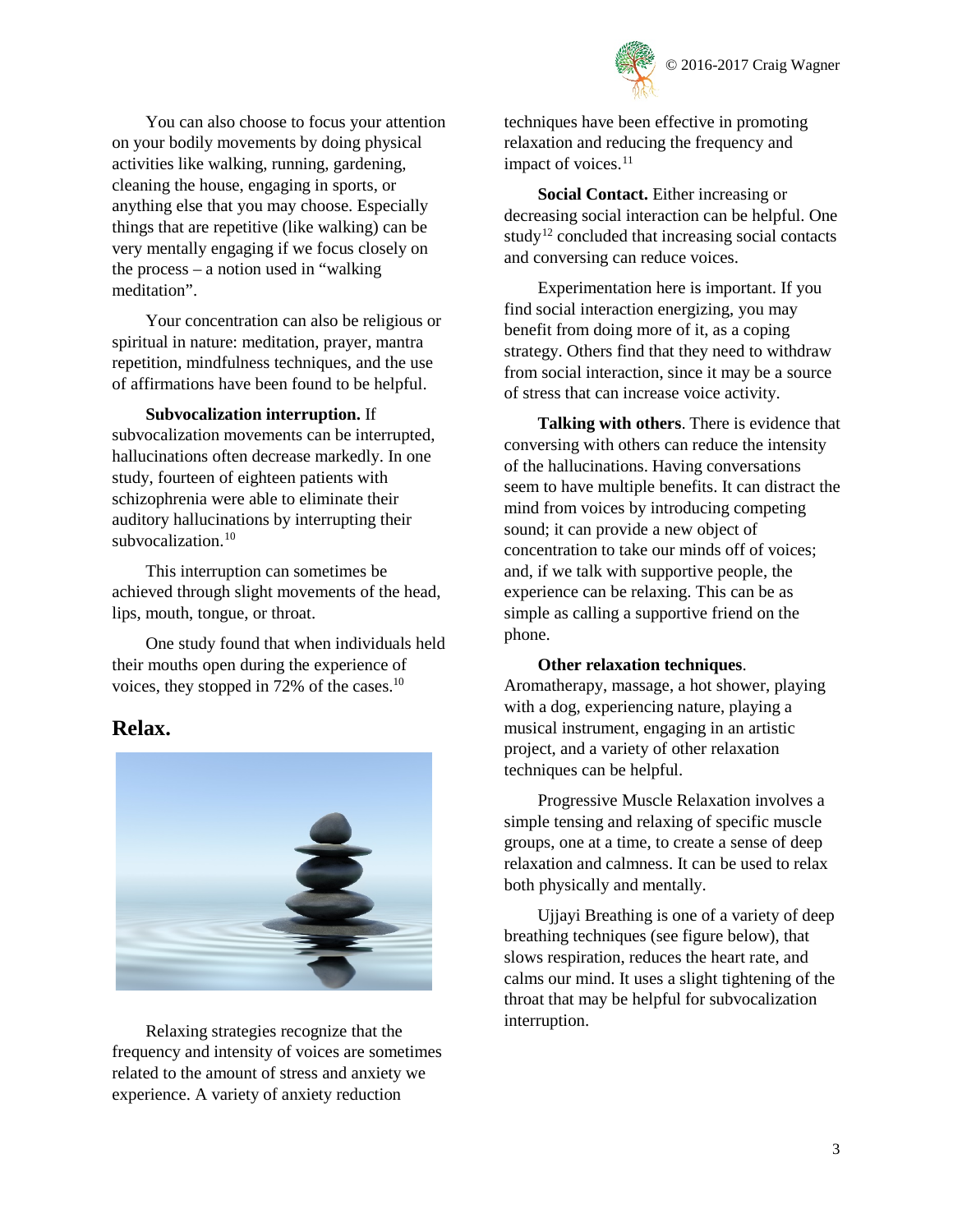

## **Ujjayi Breathing**

- *Sit with your spine erect.*
- *Slowly exhale through your mouth making a "haaah" sound like trying to fog a mirror. Notice the slight tightening of the throat.*
- *When ready, seal the lips.*
- *Breathe through your nose on both the inhale and exhale pausing after each, to achieve 2-5 breaths per minute. Make a soft "haaah"-like sound both in and out, while gently constricting the throat.*
- *Continue comfortably, with your attention focused on your breath.*

*Try it when you are depressed, anxious, angry, or afraid, to promote calmness.*

## **Engage.**

Engagement strategies work directly with the voices as understandable realities. Using these strategies, voice hearers can talk directly with voices, search for meaning in their words, and in many ways negotiate with them as if they are people.

Although we may not believe that voices are intelligent realities, *working with them as though they are*, and using our normal people interacting skills, can often reduce their frequency and intensity.

We may be able to reason, negotiate, or argue with some voices. We may find other voices can come under our direct influence – we might be able to assertively tell them to stay away. In some cases we may find that we can simply ignore certain voices, and with the absence of our attention they may fade away. In yet other cases, we may experience voices as menacing bullies that require caution.

Experiment with engaging voices in different ways. Find the strategies that give you the most control over them.

**Find meaning and reframe voice content.** It is often helpful to find personal meaning in

your voices. One way is to consider voices to be misunderstood aspects of our personalities, or unaddressed past issues or trauma. Viewed in this way, voices can be considered to be an expression of what may need to change or heal within ourselves – aspects we may be able to increasingly understanding, embrace and integrate.

Try assuming that voices are present to help you, but are clumsy in their helping. Analyze their words, and try reframing their negative language into something constructive. For example, if voices say you are an incapable person, acknowledge that you have improvement areas, like everyone. Then put positive focus on an improvement area of your choice.

**Stand apart from voices**. Don't necessarily agree with or trust what your voices say. Instead, rationally assess their words and make your own determination. Consider voices objectively from a distance, and imagine that they may be troubled, even desperate. Imagine that they may have difficulties that compel them to bring their voice to your consciousness.

As you do, you may find it helpful to adopt an attitude toward the voice similar to that of a parent toward an injured or frightened child.

**Show kindness to voices**. As is true in working with people, showing compassion to voices may be helpful. This is made easier if you consider voices to be aspects of yourself or something with an independent existence from yourself. Treating voices with kindness may surprise them, and sometimes create a turning point in your relationship with them.

<span id="page-3-0"></span>**Selective listening to voices.** A common coping strategy is to select which voices to listen to or ignore. About one-third of voice hearers can completely ignore the voices, <sup>[13](#page-8-12)</sup> though this approach may cause the voices to become more hostile.

From limited evidence, a better method may be to listen to "positive" voices only. Some found this offered a greater control over the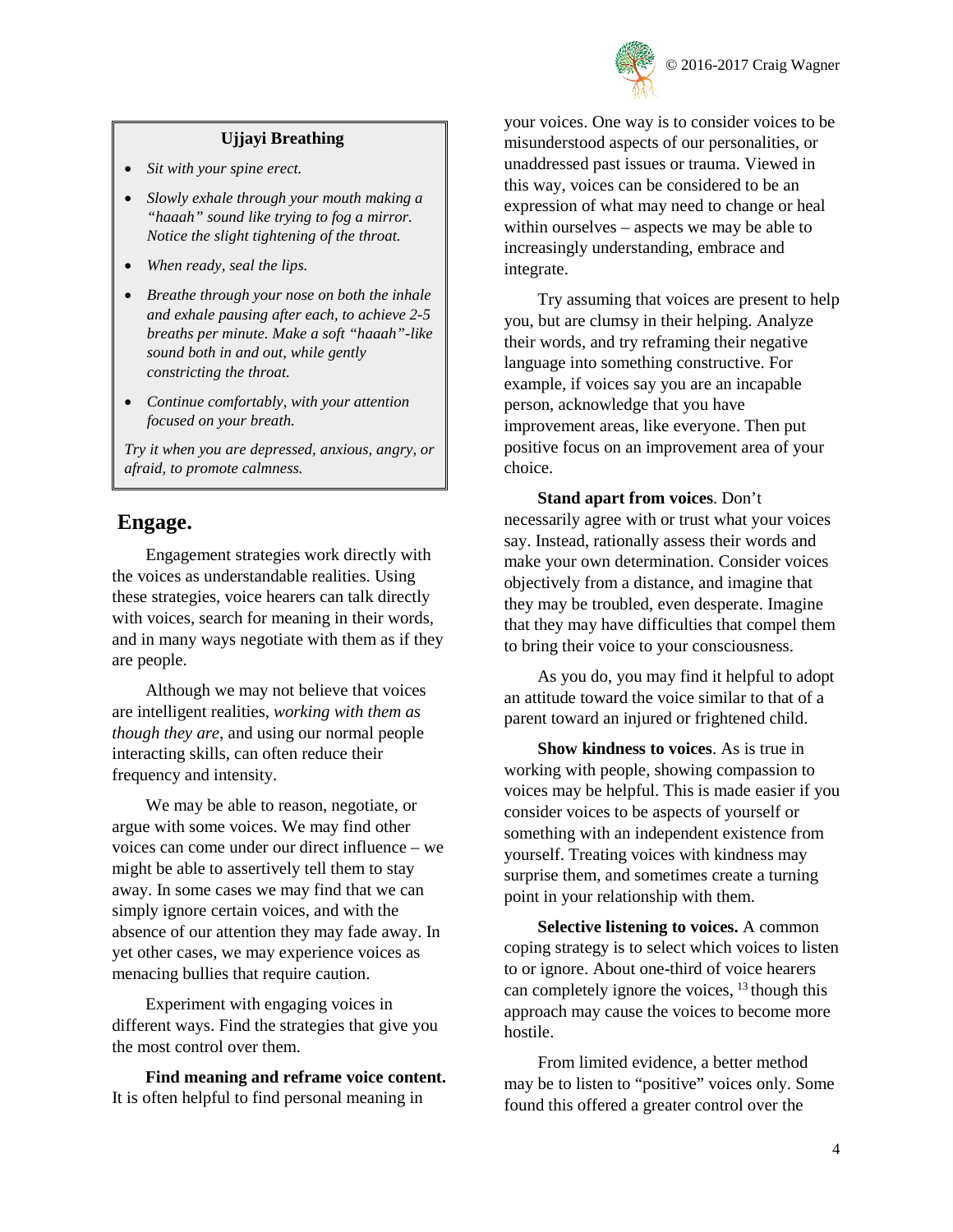

voices, while others found it a process of learning to think more positively.

Selective listening appears to be a favored approach for those who feel that they are stronger than their voices.<sup>[14](#page-8-13)</sup>

**Draw limits with voices.** Some find it helpful to accept a voice, but to constrain or structure its expression (for example, setting certain times of day or topics for the voices).

**Take initiative with voices.** Asking voices about themselves may help. Ask their age, why they are pestering you, their recreational activities, anything that comes to mind. This puts you in a more assertive relationship with voices and may help you more willfully control them.

**Frustrate voices with repetition.** Try repeating to yourself everything your voice says, word for word, in your mind. This may cause voices to stop, or become calmer. For loud voices, slowly reduce the "volume" as you repeat the words; this can often reduce the volume of the voice itself.

## **How can supporters of voice hearers help?**

For those supporting voice hearers, it is important to show respect to the individual and honor their voice hearing experience, and even show respect to the voices themselves.

To a significant extent, voices are meaningful to voice hearers, so we should respect that meaningfulness. In fact, research suggests that people's beliefs about their voices and the power of those voices may be the most important factor in the degree of distress they experience.

The voices themselves might also contain considerable information about unresolved feelings and conflicts. A better understanding of the voice experience can help us provide more helpful support.

We don't need to understand or agree with the voice hearers view of their voices, but we do need to honor it. We should acknowledge that this experience is a painful and difficult reality, regardless of how it compares to our reality. We can honor their experiences and earn their trust only if we support them without judgment. Being non-judgmental is important. So is ignoring the stigmas associated with specific illnesses.

Each person experiencing voices regards the challenge differently. Some view it as a chemical imbalance in the brain; others regard it as a sickness, a spiritual crisis, a set of strong emotions out of control, a connection with spirits, or an opportunity for relief and growth. Supporters aren't helping in recovery if they insist that their loved-one accepts one particular framework of understanding.

The best way we can assist in mental health recovery is to understand the patients' perspective. Their recovery must be grounded in their perspectives and needs and start from that place. To force another viewpoint is like standing far away and demanding, "Come here!" instead of going close and asking, "How can I help?" The first approach rarely succeeds. The second is one of the best ways to express respect.

## **WHAT CONSIDERATIONS SHOULD I KEEP IN MIND?**

Coping strategies are helpful in reducing the frequency and intensity of voices. Personal experimentation is the only reliable way to determine what works for you. The good news is that with this experimentation, methods can often be found.

It is helpful to understand if voices can be heard by others, or just by you. One way to do this is to simply ask a friend with you if they can hear the voice when you are experiencing it. You can also attempt to record the voice with your phone or other device.

Over time, you often can develop a better sense of whether the voices you hear can be heard by others. When they cannot be heard by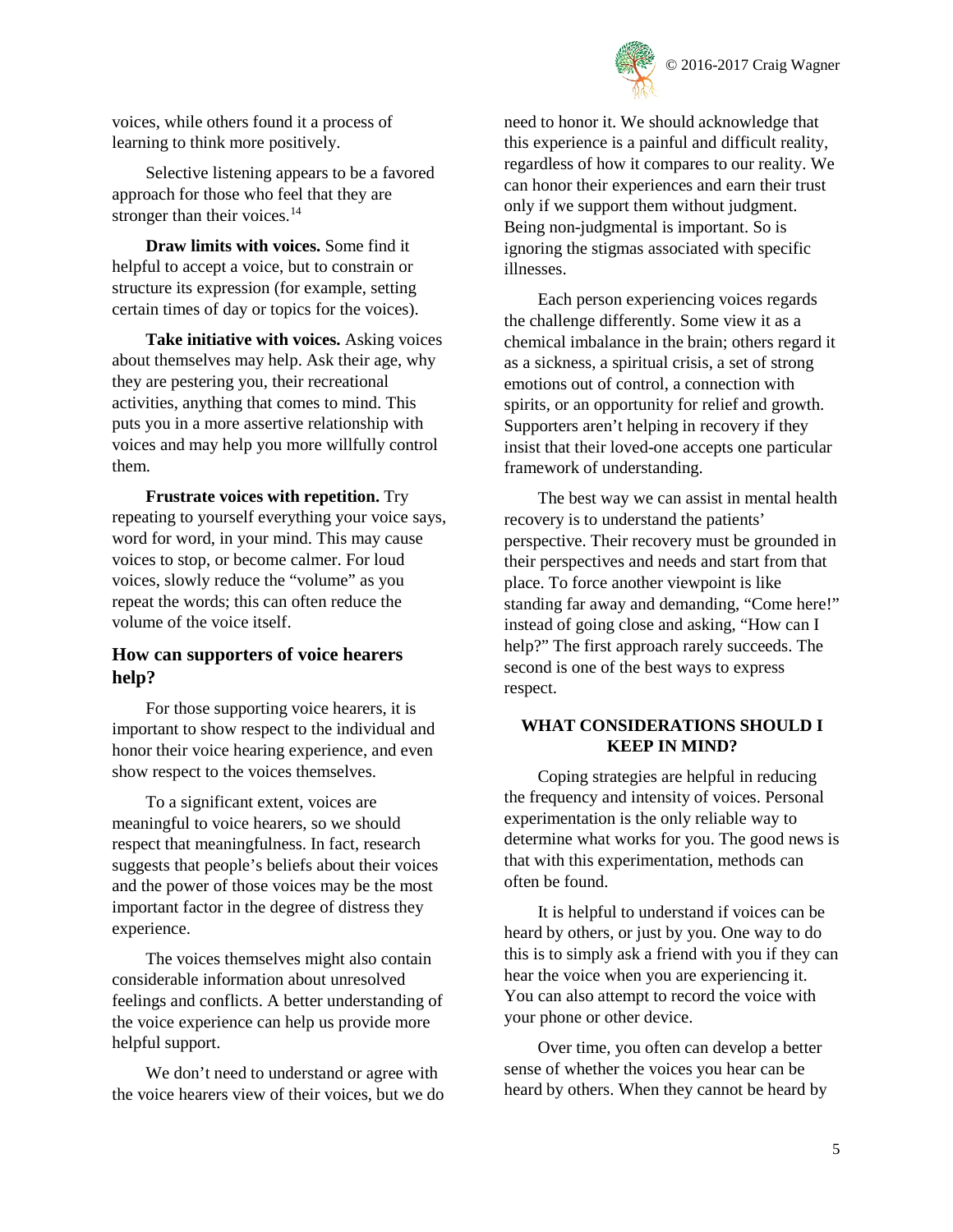

others, you can then use the techniques outlined in this monograph to cope with them. If you find it necessary to talk with voices while in public, putting your cell phone to your ear and speaking in normal tones can disguise your conversation.

It is often helpful to write down and analyze what your voices are saying and how they are saying it. Notice themes in both content and emotion. One way to look at voices is to consider them to be aspects of yourself that need attention, assistance or resolution. Understanding recurring themes can sometimes guide you to past events, traumas or perspectives that require healing.

Consider writing down in a journal each day your experience with voices. What voices were speaking? How intense and disruptive were they? It is sometimes helpful to use a 1-10 rating scale. You can chart this information to see notice patterns that may help you predict when voices might arrive and give insight on how to best address them.

Certain triggers often occur right before voices start or get stronger. Look for them. Once identified, you can work to either avoid the trigger or decrease its impact on you. For instance, if interacting with a particular person is a trigger, you may find calming yourself before working the person or limiting your dialogue with the person helpful.

Sharing your experience with other supportive people may be helpful. Hearing Voices Network and other support groups can be found in many cities. It is often *unhelpful* to share your experiences with people who are overly negative and critical.

Voice coping strategies are often only partially effective. As you work with voices, try to simply accept your current situation. It is what it is. Although we want a different situation, and are actively working to create it, dwelling on the pain of our current situation is often counterproductive. Find a bit of happiness in the progress you have already made instead of getting down about the progress yet to come.

Voices are not your life. Work positively toward something you value, something unrelated to your voices. You don't need to have the voices stop to have a happy and productive life. Take small steps toward things you find important, even if the voices remain.

#### Thanks to Ron Unger

[\(www.RecoveryFromSchizophrenia.org\)](http://www.recoveryfromschizophrenia.org/) for his efforts to help those who hear voices and for some of his ideas included in this monograph.

## **PERSONAL EXPERIENCES**



Individual experiences vary, so experimenntation is important. Here are a variety of first hand experiences.

*"I ignored the voices or tried not to listen to them but it was just one time out of two that I found these strategies useful. I then tried to scold the voices in my head, and sang to them about four times a week, and this turned out to be the most effective method… I could not reject the voices but gradually accepted their existence though I did not like them."*

*"I have tried to ignore the voices, ask the voices to go away, set the boundaries with the voices, and use distraction, such as engaging myself in other activities. They don't seem to work well… I give two scores for jotting down the content of the voices and covering my head with a blanket, and I give 5 as the highest score*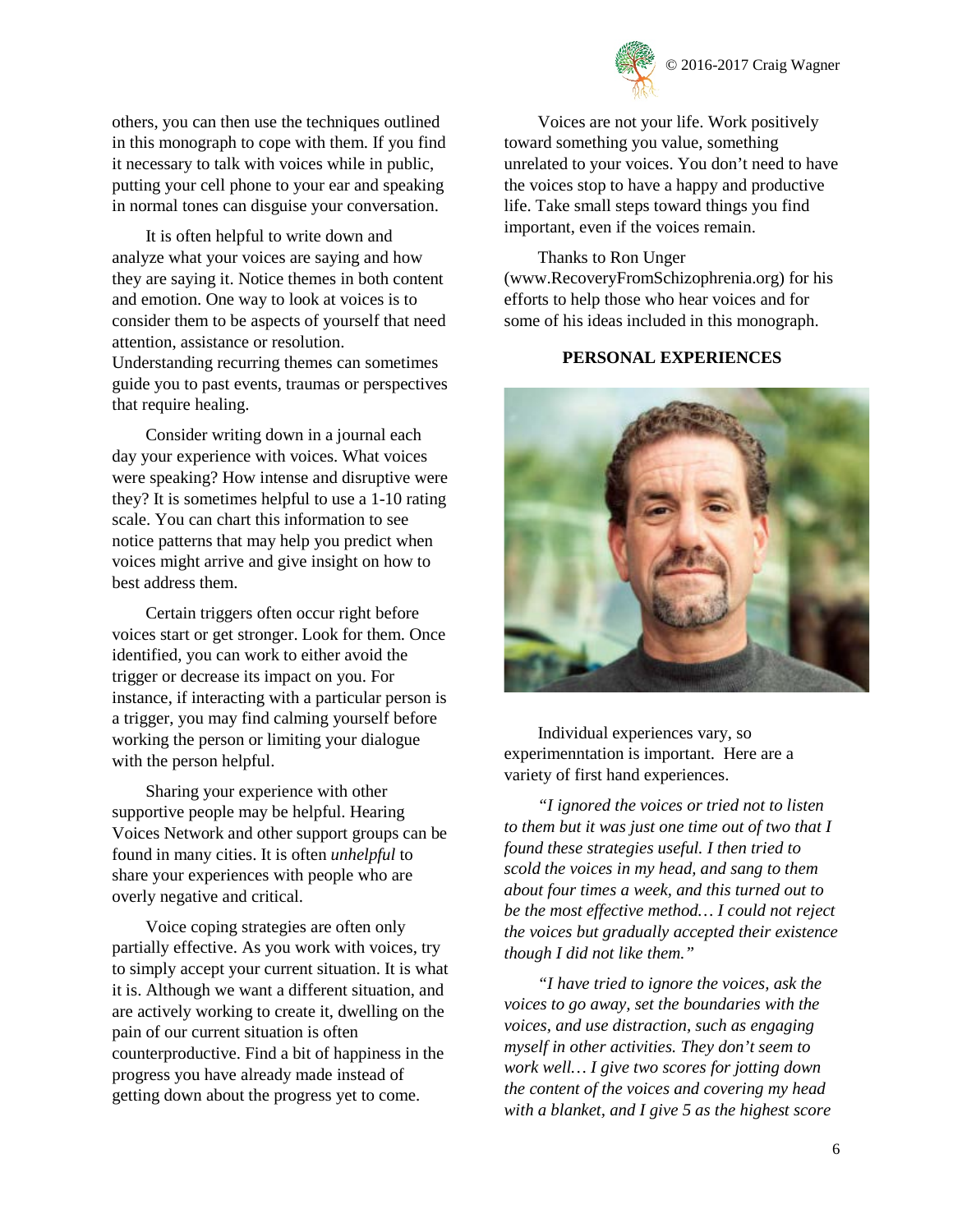

*for paying attention to what the voices said to me."*

*"I ignored the voices when I was not interested in them… I found it more effective if I sometimes argued with the voices. I was happy when I won through my sound argument and the voices would stop at times… I also set boundaries with the voices so that the voice identities only giggled to themselves instead of speaking to me… I consider my active reaction to the voices was the most effective way to deal with them."*

*"I did not share my voice hearing experience with others as I believed that others did not know about (my condition) and would look down on me. I would only talk about my voice hearing to those (who) understood my illness…"*

*"…The social worker explained to me that the voices were hallucinations and encouraged me to communicate with my family members, friends, and advised me to find something to occupy myself during the day. I found such support and supportive communication to be effective in managing my problems…"*

*This process of constantly questioning the voices can be surprisingly successful. "After a while I found that the voices didn't know the answers to the questions that I also didn't have answers to and then I realized that they must be coming from within me. So I realized that they were only auditory hallucinations. You can also ask them a word in Chinese or the solution to a math problem that you don't know the answer to. If the voices don't know the answer then they must be hallucinations."*

#### **Practitioner's Story – Talking to people**  about their voices

*Mark Ragins is a psychiatrist who went to medical school in the days when the experts warned students about inviting patients to talk about their auditory hallucinations, with the explanation that talking about them would "feed into them and make them worse."*

*"I was taught that the psychoanalysts wasted a lot of time trying to connect to people with psychosis and find meaning in their psychosis," he said. "I was taught that there is no meaning. All we needed to know was enough to prescribe medications and assess if the meds worked."*

*But, in the course of his career, he began listening to reports of several promising developments for the treatment of psychosis: Cognitive Behavioral Therapy for psychosis, dialogic therapy, and voice hearers. But he knew that none of them were used often.* 

*"Why?" he asks rhetorically. "I think one reason is that we'd have to actually talk to people in depth about their individual psychotic experiences, and we're unable, or simply refuse, to do that. Think about it for a minute. How can we help people develop more positive ways of thinking about and interacting with their voices without talking in detail about how they think about and relate to their voices now?"*[15](#page-8-14)

*Bottom Line: Dr. Ragins thinks it is counterproductive to label someone's compelling reality meaningless. The better we understand and accept a voice hearer's reality, the more we can eliminate the barriers, so those patients can get help. To judge their experience as meaningless can be stigmatizing and disempowering, and may close a path to recovery.*

#### **Case Study – Working with Voices (Schizophrenia)**

*Lana was diagnosed with schizophrenia after reporting she was hearing voices. After consulting with practitioners, she decided to ignore the voices in her head. "I asked them to leave me alone," she recalled. "In my ignorance, I handled this in a totally wrong way. You can't just put aside something that exists and manifests itself in you in such a strong way. The voices would lose their right to exist because of a lack of attention and energy, and of course this was not what they wanted."* 

*Until she made her request to the voices, they had been "polite and friendly," but that immediately changed; their tone reversed. "It was a full-blown civil war," Lana*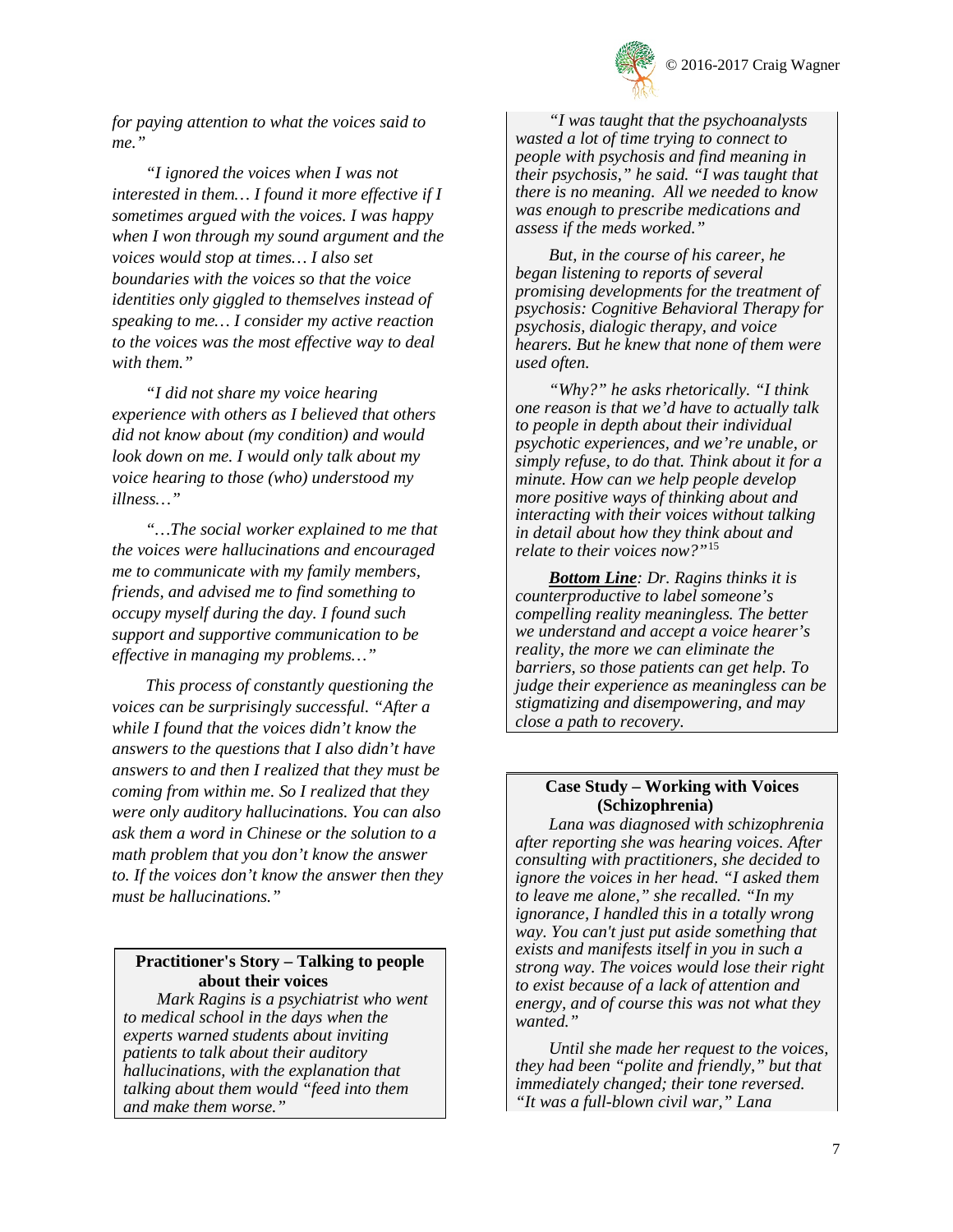

*admitted, "but I continued to ignore everything. I kept myself busy. My house had never been cleaner, and my garden was never taken care of better. My life became more peaceful, but in a constrained way; I almost couldn't relax anymore.["13](#page-3-0)*

*Bottom Line: Each report of experiences with voices is different. Hearers must find coping strategies that work for them.*

## **Case Study – Voice Dialoguing (Schizophrenia)**

*Jacob heard only one voice, an extremely destructive voice that repeatedly demanded that he take his own life.* 

*When the Voice Dialoguing facilitator spoke with the voice, it was extremely hostile and expressed anger and frustration toward Jacob. The facilitator asked the voice if it was hard to carry all this anger. The voice said it was. The voice also confirmed that it wanted Jacob to become stronger, and that its efforts to move Jacob in that direction weren't working. The facilitator asked the voice if it wanted help finding better ways to support Jacob. The voice appeared to be intrigued and agreed. Error! Bookmark not defined.*

*From that time on, the voice began to evolve from a destructive bully to a supportive companion who tried to help Jacob express what he needed.*

*Bottom Line: Voices are often very real to those who experience them. Directly working with that reality can be a way to help change it.*

## **Case Study – Hearing Voices Network (Schizophrenia)**

*Eleanor Longden started hearing voices that became progressively worse, even menacing. Her life became a living nightmare as the voices became not only her tormentors, but her only companions.* 

*She was hospitalized for three months and prescribed psychotropics, but they did*  *little good. She felt "discarded by the mental health system" that didn't know how to help her. She also began to self-harm, became suicidal, and was hospitalized.*

*A breakthrough came when she worked with a new psychiatrist who suggested Hearing Voices Network (HVN), a form of group therapy. Together, the members searched for meaning in their voices. Eventually she regarded the voices as entities tied to abuse she suffered as a child.* 

*She found this supportive group format helpful. She started treating the voices with respect and viewing their messages as metaphorical. This allowed her to set boundaries for them and gain significant control over them. Over three years, she was able to reduce, then eliminate, medication.*

*She regained her life, returned to school, earned an advanced degree, and become gainfully employed. The voices occasionally return, but she remains in control. She has shared her experience with millions on a TED Talk (https://goo.gl/pwJZ5u).[16](#page-8-15)*

*Bottom Line: Regardless of your beliefs about voices, treating them with respect as if they were real may dramatically decrease their impact.* 

## **Case Study – Hearing Voices Network (Schizophrenia)**

*Rachel hears thirteen different voices, some angry and violent, some scared, others mischievous. After joining a Hearing Voices Network group, she found ways to cope with the voices and no longer feels terrorized by them. Now she chooses whether she listens to them and how she responds if she does.* 

*Some of the voices are now much more helpful, serving as a window into her feelings, letting her know what problems in her life need to be addressed.*[17](#page-8-16)

*Bottom Line: No matter your view on voices, talking with them sometimes helps. Do what works.*